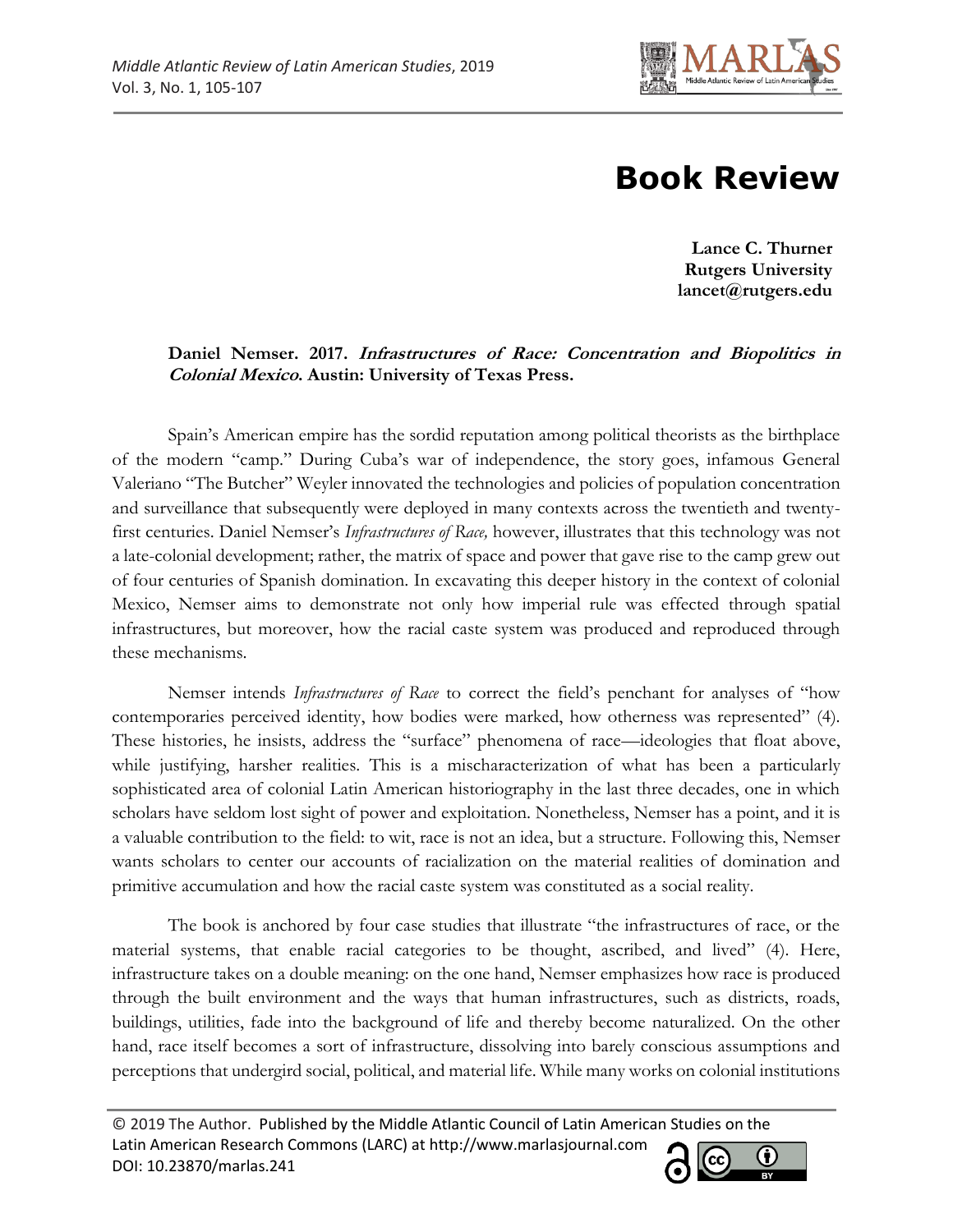#### *Middle Atlantic Review of Latin American Studies*

and spatial imaginations elaborate how the built environment *reflected* the caste system, *Infrastructures of Race* insists on a dialectical development of both race and the physical structures of empire.

The chapters each stand on their own and illustrate one of a four-part typology of imperial placemaking: centralized towns, disciplinary institutions, segregated districts, and general collections. In his particularly valuable first chapter, Nemser reassesses the sixteenth century policy of congregating Mesoamericans of the former Triple Alliance (i.e., the Aztec empire) into *pueblos de Indios.*  Nemser argues that this spatial tactic did not *evince* the emerging notion of *Indian*, but brought it into lived experience in ways that became basal and habitual. He traces the gradual disintegration of the *altepetl*, the pre-Columbian sociopolitical entity that structured much of daily life, as Nahuas were forcibly concentrated into Spanish-designed towns. As *altepetl* identities weakened, the new political infrastructure "set in motion the transformation of indigenous social relations and the consolidation of a new racial [Indian] subjectivity" (62).

Nemser's second and third case studies examine the policing of mestizo bodies within disciplinary space of the Colegio de San Juan de Letrán and the 1692 food riots in Mexico City. The latter, in particular, provide a new lens on how race and space were reconstituted during the 300-year duration of Spanish rule in colonial Mexico. Historians have interpreted the riots as a milestone in a slow process by which caste identities lost traction, blended, and dissolved into one another as (urban) Indians, low-class Spaniards, mestizos, "Negros," and everyone else except the elite became lumped together as part of the *plebe*. Postriot efforts to secure the capital city by resegregating the population were built upon this new distinction, which in the eighteenth century would go on to serve Bourbonera programs of social reform. Nemser argues, however, that "perhaps the Plebe is better understood not as a category that encompasses many races and thus constitutes a 'mixed' group, but as a collective embodiment of 'mixture' itself" (104). Differently racialized than prior forms of population segregation, the *plebe* signified a surplus, mongrel, monstrous population to be contained.

Nemser overstretches in the final chapter, which unfortunately distracts from rather than contributes to his overall project. Here he examines the Royal Botanical Gardens in Madrid and Mexico City to illustrate the totalizing vision of Bourbon-era imperial science and the spatial/infrastructural segregation of life—in this case plants according to Carl Linnaeus's binomial system and later, Alexander von Humboldt's topographic imagination. Following Michel Foucault's *The Order of Things*, Nemser intends to demonstrate how the spatial/racial dynamics of Spanish imperialism contributed to the paradigmatic nineteenth-century concept of "life itself," that is, life as the object of science and governance. But the connections are strained and not quite there. Coeval events elsewhere in New Spain would have usefully advanced the book's purpose: specifically, the advent of reservations (*establecimientos*) to concentrate and surveil "peaceful Apaches" and other unconquered indigenous groups in the northern borderlands (Babcock 2016). In ways complementing yet differing from earlier colonial developments, the *establecimientos* constituted racial identities through spatial infrastructures where all wildness could be confined and policed. The field would have benefited handsomely had Nemser followed his analysis to this and/or other important precedents for settler colonialism.